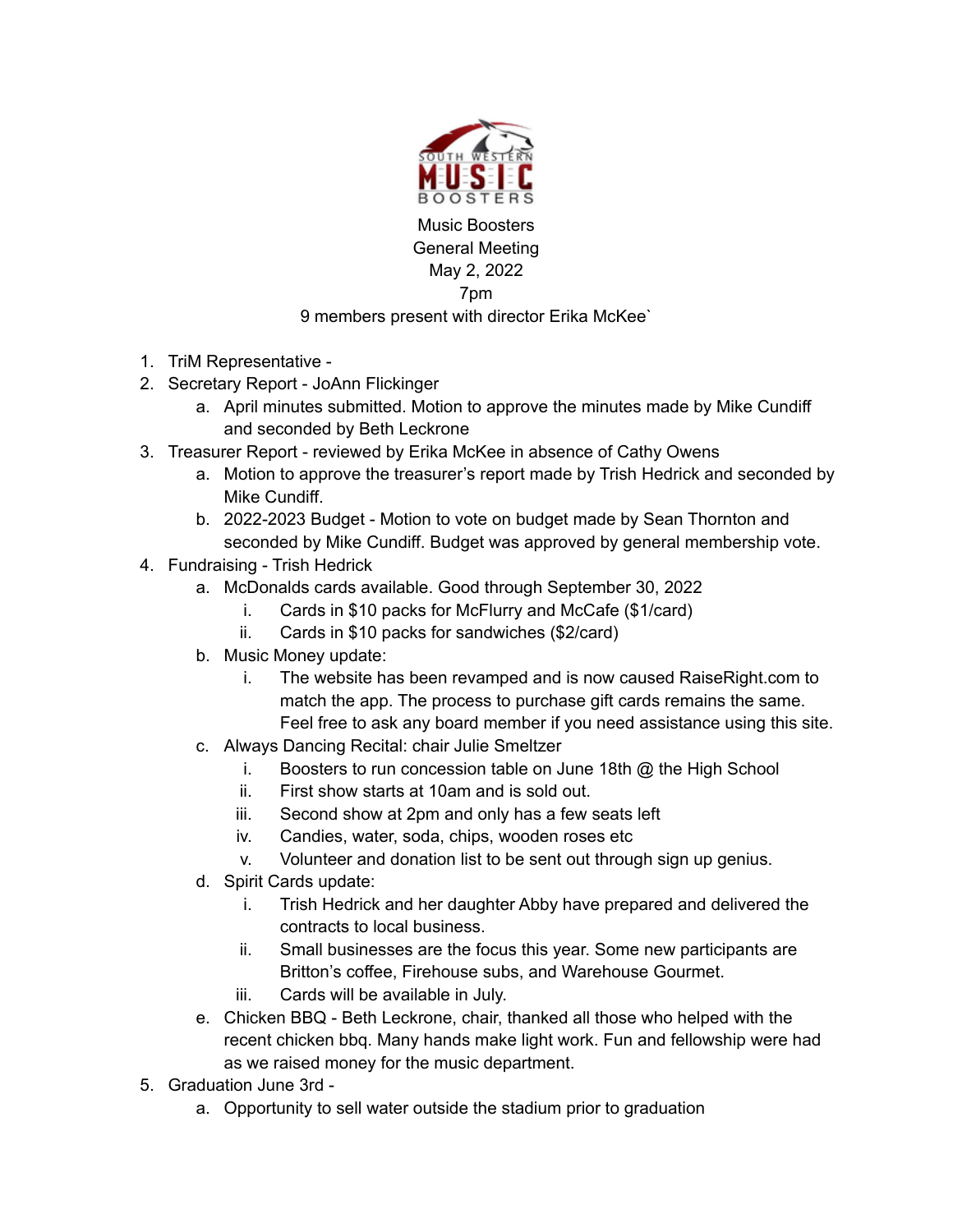- b. Volunteers are needed to set up by 5pm and will sell water until graduation begins.
- 6. Board Nominations Opportunity was given to those present to make any additional nominations for the offices listed below. No new nominations were made.
	- i. President Bobbi Mayer
	- ii. Vice President Marilee Klunk
	- iii. Treasurer Sean Thornton
	- iv. Secretary Julie Smeltzer
	- v. Public Relations Ben Louey
	- vi. Fundraising Chair Beth Leckrone
	- b. Motion to close the floor for nominations was made by Trish Hedrick and seconded by Beth Leckrone.
	- c. Motion to accept the list of nominations for board members as listed above was made by Mike Cundiff and seconded by Trish Hedrick.
	- d. General membership unanimously approved the above board members for 2022-2023 year.
	- e. Mike Cundiff will be the Pit Dad representative on the board for the upcoming school year. (This is an appointed position and does not hold a voting seat on the board.)
- 7. Directors Comments
	- a. Thank you to all those who helped with the choral concert last Friday and thank you in advance to those who have volunteered to help at the upcoming band, orchestra and pops concerts.
		- i. Please feel free to email directors with suggestions for changes in the operations of ticketing, concessions etc. New ideas are always welcome.
	- b. It is great to be back with the kids performing for a live audience again. They are in the midst of preparing for finals, Keystone exams, AP exams etc and are also working very hard to prepare for their concerts.
	- c. The music department picnic will be held on Tuesday May 31st Outside the music suite. Pit Dads will prepare hotdogs, hamburgers and veggie burgers on the grill. Students will be assigned by class to bring a dessert, side dish or drinks. Cost of this event is \$3 per person with max of \$10 per family. All music department families are encouraged to attend.
		- i. TriM has arranged for Sarah's creamery ice cream truck to be present. Attendees will have the opportunity to purchase treats from this truck throughout the picnic.
		- ii. There will be a special Spring Induction into TriM due to Covid. There will be 5 new members recognizes during the picnic.
		- iii. TriM members will have games available for all ages.
		- iv. In the case of rain, the event will be moved inside. There is no rain date.
	- d. Marching Band interviews and Show Choir auditions will be held in the end of May.